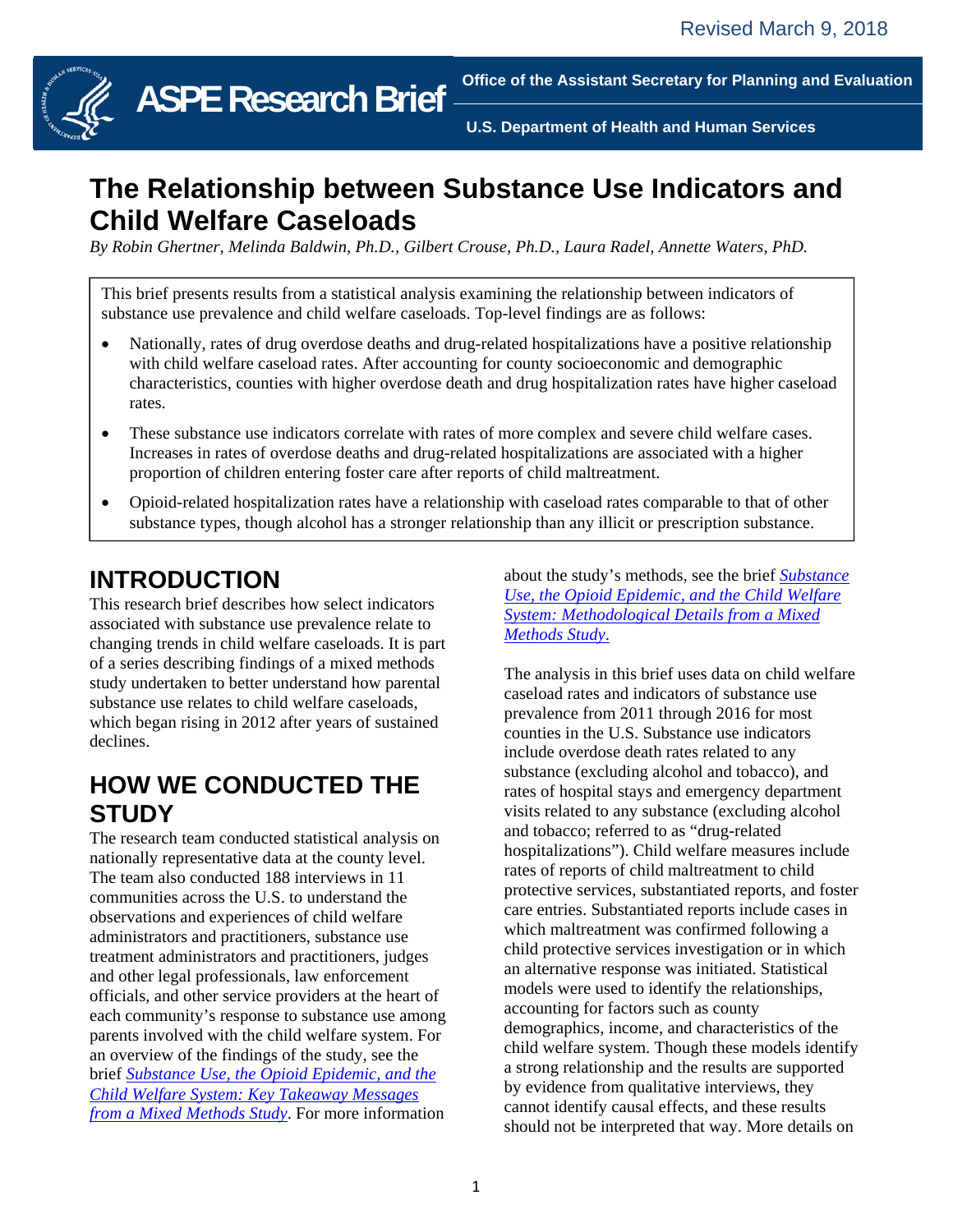the data and methodology used in this analysis can be found at the end of this brief.

#### **Figure 1. National Trends in Foster Care Entries, Drug Overdose Deaths, and Drug-Related Hospitalizations, 2002-2016**







Sources: Foster care entries: Adoption and Foster Care Analysis and Reporting System. Drug overdose deaths: CDC National Vital Statistics System, includes all deaths with drug poisoning as the underlying cause of death. Hospitalizations:

AHRQ State Inpatient Databases and State Emergency Department Databases. Includes all hospitalizations and emergency department visits due to any substances, excluding alcohol and tobacco.

### **NATIONAL AND SUBNATIONAL TRENDS**

Nationally, foster care entries have risen recently after years of decline. Over the same period, drug overdose deaths and drug-related hospitalizations have increased at faster paces. While these national trends suggest a relationship between foster care and these substance use indicators, the relationship appears to differ across counties in the U.S. Overdose deaths and drug-related hospitalizations have a stronger relationship with foster care entries in certain areas of the country than in others.

Foster care entries declined from 2005 through 2011, as seen in Figure 1. This decline has generally been attributed to efforts across the country to reduce unnecessary foster care placements and to identify permanent placements for children in foster care, through reunification, guardianship, and adoption. However, starting in 2012, entries into foster care began to increase, causing concern among child welfare practitioners and policymakers.

Drug overdose deaths increased nationally from 2002 to 2016. From 2007 through 2012, that increase averaged 2.7 percent per year. From 2013 through 2016, however, deaths increased at a faster rate. The increase in the rate of overdose deaths occurred over roughly the same period as the increase in foster care entries. Drug-related hospitalizations increased steadily from 2011 through 2014 (the latest year for which data are available).

Figure 2 shows the percentage of foster care entries with parental use of any substance identified as a circumstance associated with the removal, as reported by states to the Administration for Children and Families (ACF). This percentage has steadily risen every year since 2000, with the exception of 2007 and 2008. The increase may not entirely be due to increases in parental substance use, however. Historically, counties have had different reporting practices, and caseworkers have not always reliably indicated parental substance use as a reason for removal even when substance use is present. ACF and state agencies have taken steps to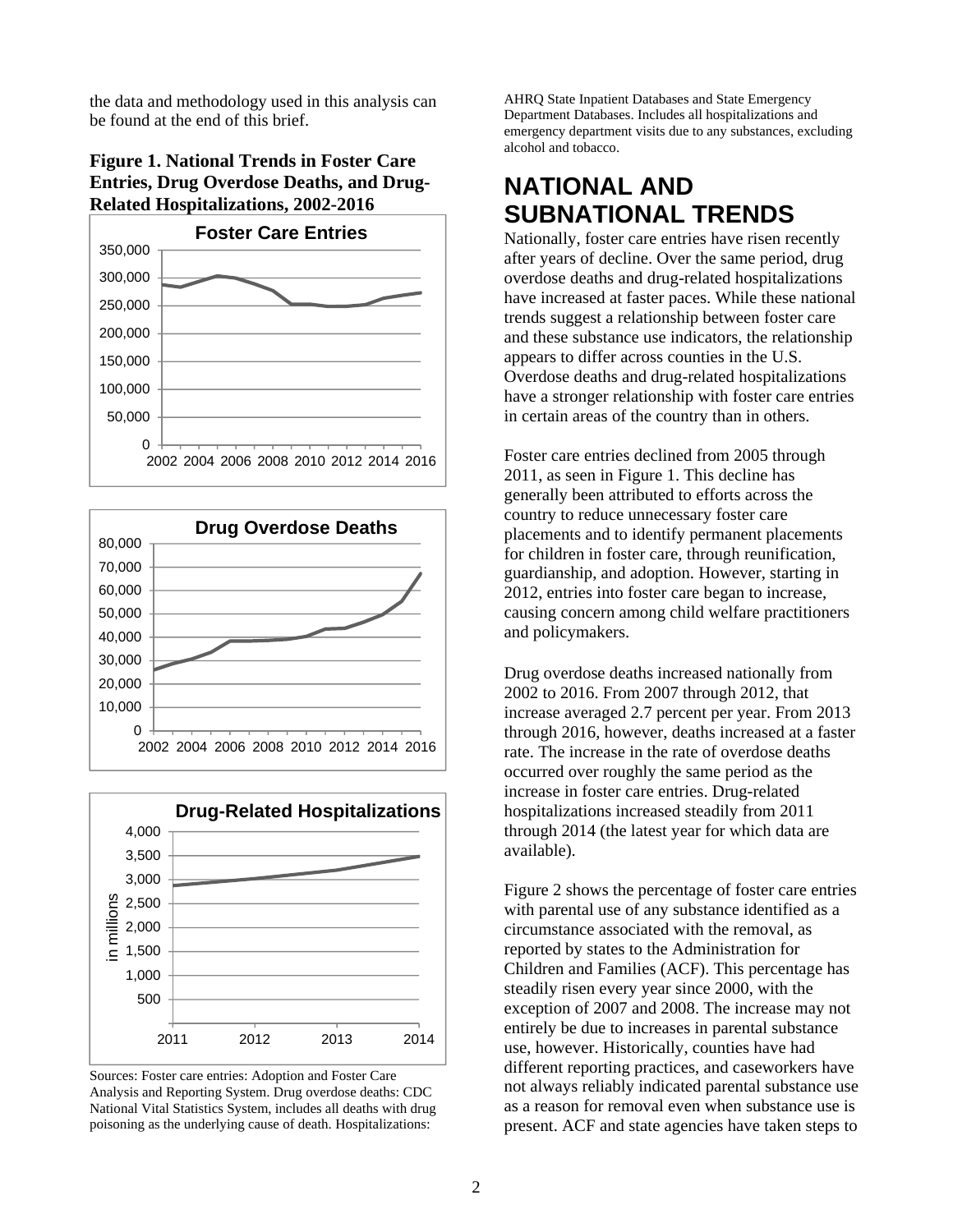improve reporting reliability, which likely explains a substantial portion of this increase.

As a result of these data quality issues, the trend in Figure 2 does not reliably portray the actual relationship between parental substance use and caseloads. The analysis in this brief uses total caseloads rather than caseloads with substance use listed as a reason for removal, and therefore this limitation does not apply.





Source: Adoption and Foster Care Analysis and Reporting System.

These national trends obscure the substantial variation at the subnational level. When specific counties across the United States are examined, the relationship between substance use indicators and child welfare is more varied. Some areas with a relatively higher prevalence of overdose deaths do not have relatively higher foster care entry rates. Figure 3 divides counties into four classes based on whether they were above or below the national median in 2016 in terms of foster care entry rates and overdose death rates. Counties in red are above the median for both foster care entry rates and overdose death rates. Counties in light blue are below the median on both measures. The dark blue and orange indicate counties where the overdose death rates diverge from their relative foster care entry rates.

In 2016, the areas in red tended to cluster around several key geographic areas: Appalachia, New England, the central part of the Midwest, and parts of the West Coast. These regions saw particularly high rates of foster care entries and overdose death

rates for all substances. Other parts of the country showed somewhat diverging trends. Throughout the south, southwest, and mid-Atlantic states, there were a number of counties with high rates of overdose deaths, but relatively low foster care rates (in orange). At the other end of the spectrum, counties with high foster care rates but low overdose death rates (in dark blue) can be found throughout the Midwest from Texas up through North Dakota and Minnesota.

Many factors that differ across counties influence child welfare practices, child maltreatment, and substance use. These factors make it difficult to identify the extent to which substance use and child welfare are related in the average county. For example, poverty is a strong predictor of both child welfare involvement and substance use. Since not every county has the same poverty rate, not taking poverty into account may mask the true relationship between child welfare and substance use prevalence. The next section presents results from statistical models that account for a range of factors to more precisely estimate these relationships.

#### **COUNTIES WITH HIGHER SUBSTANCE USE INDICATORS HAVE HIGHER FOSTER CARE ENTRY RATES**

From 2011 through 2016, higher rates of overdose deaths and drug-related hospitalizations correlated with higher rates of entry into foster care. Figure 4 shows the estimated relationship between these two measures of substance use and foster care entry rates, after accounting for a number of socioeconomic, demographic, and other countylevel factors. A 10 percent increase in drug overdose death rates correlated with a 4.4 percent increase in foster care entry rates. Similarly, a 10 percent increase in drug-related hospitalizations correlated with a 2.9 percent increase in foster care entry rates.

Interviews from the counties we visited corroborated these findings. In every community, caseworkers and court professionals perceived that increases in caseloads were due in large part to parental substance use. While substance use may not be the only factor causing increases, it clearly plays a role nationally.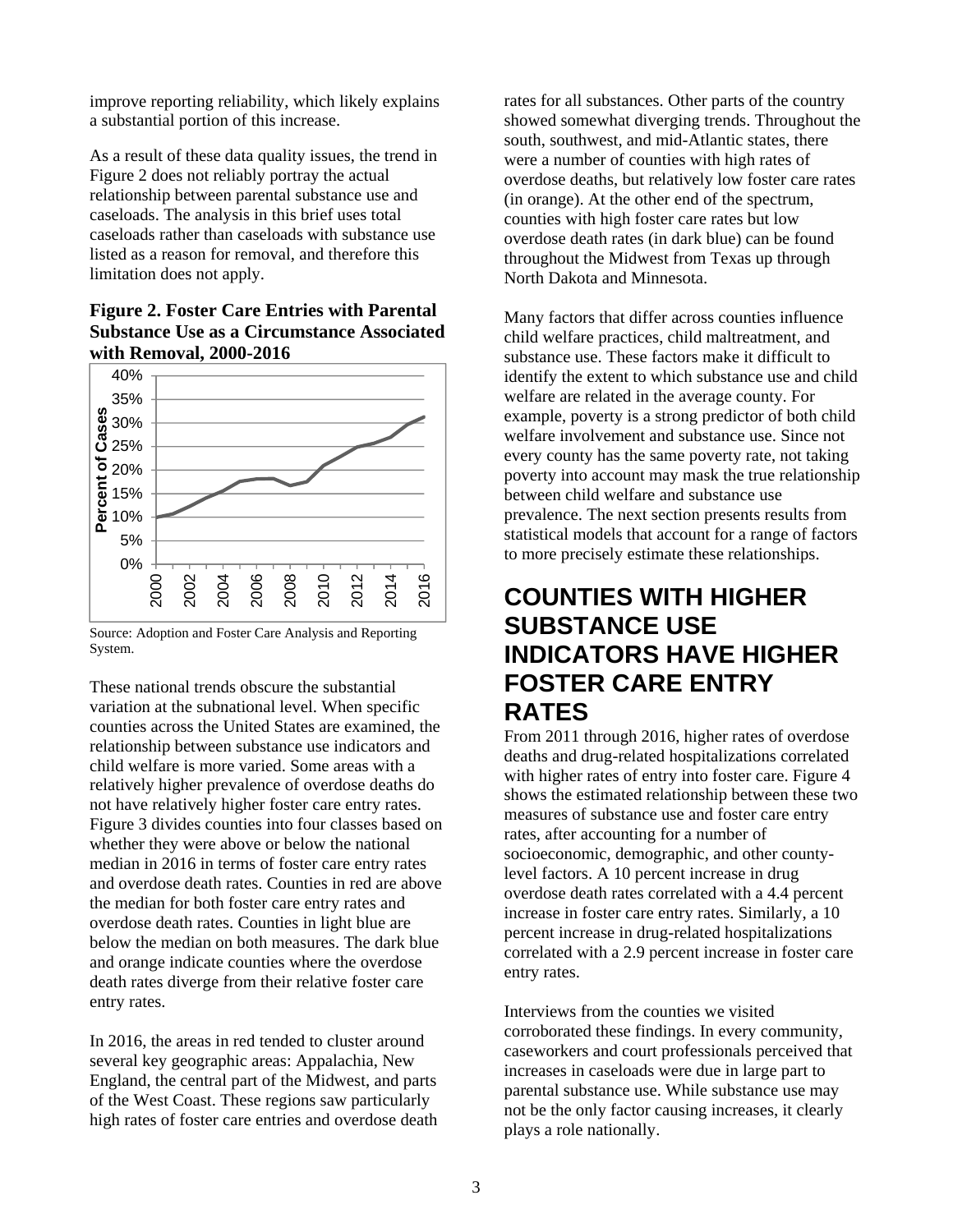

**Figure 3. Foster Care Entry Rates and Drug Overdose Death Rates, 2016**

Source: AFCARS and CDC Small Area Estimates of Drug Overdose Death Rates (Age Adjusted). Colors indicate counties above or below the county median age-adjusted overdose death rate (15.4 per 100,000) and foster care entry rate (906 per 100,000 children).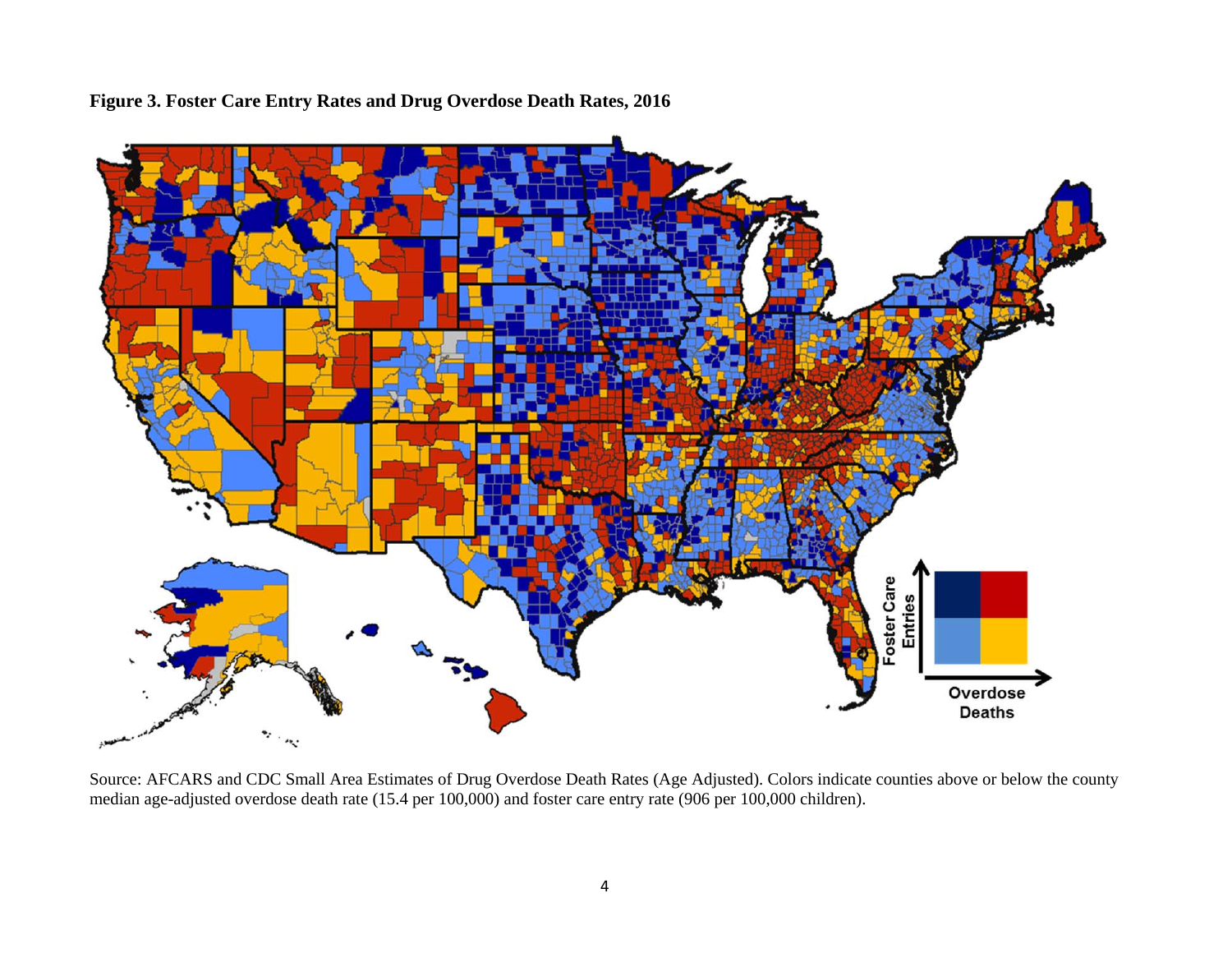



Note: Results are statistically significant,  $p < 0.01$ .  $N = 9,392$  for hospitalizations and 14,539 for overdose deaths. More detailed model results are shown in Appendix Tables A2 and A3. The analysis for drug-related hospitalizations covers 2011 through 2014.

## **COUNTIES WITH HIGHER SUBSTANCE USE INDICATORS HAVE MORE COMPLEX CASES**

Substance use not only correlates with higher rates of foster care entry but also corresponds with more complex and severe cases of child maltreatment. Figure 5 shows the relationship of overdose death and drug hospitalization rates with three different measures of child welfare caseloads: reports of child maltreatment, substantiated reports, and foster care entry rates.

The two measures of substance use were positively correlated with all child welfare indicators. Furthermore, as cases became more severe—from report to substantiation to placement into foster care—the relationship increased in magnitude. A 10 percent increase in overdose death rates correlated with a 2.2 percent increase in rates of maltreatment reports, a 2.4 percent increase in substantiation rates, and 4.4 percent increase in foster care entry rates. The trend for drug hospitalization rates was comparable, though slightly smaller in scale.

If substance use affected caseloads only by increasing rates of child maltreatment, we would expect the relationship to be the same for all three child welfare measures. That is, more maltreatment should lead to more reports of abuse and neglect, with proportional increases in substantiation and foster care entry. The stronger relationship with foster care entries indicates that something was different about the cases in areas with higher substance use prevalence. In fact, further analysis shows that a 10 percent increase in overdose death rates is associated with a 1.8 percent increase in the proportion of reports resulting in foster care placement (see Appendix Table A2 for detailed results).

For example, caseworkers and courts may handle cases differently, fewer resources may be available to address substance use among parents, or the cases themselves may be more severe or complex. The interviews we conducted found that in many communities, cases involving substance use are frequently more severe and involve particularly complex circumstances in which other supports may not be available to care for children safely. In particular, caseworkers and court professionals discussed higher degrees of child neglect by parents misusing prescription opioids or using heroin or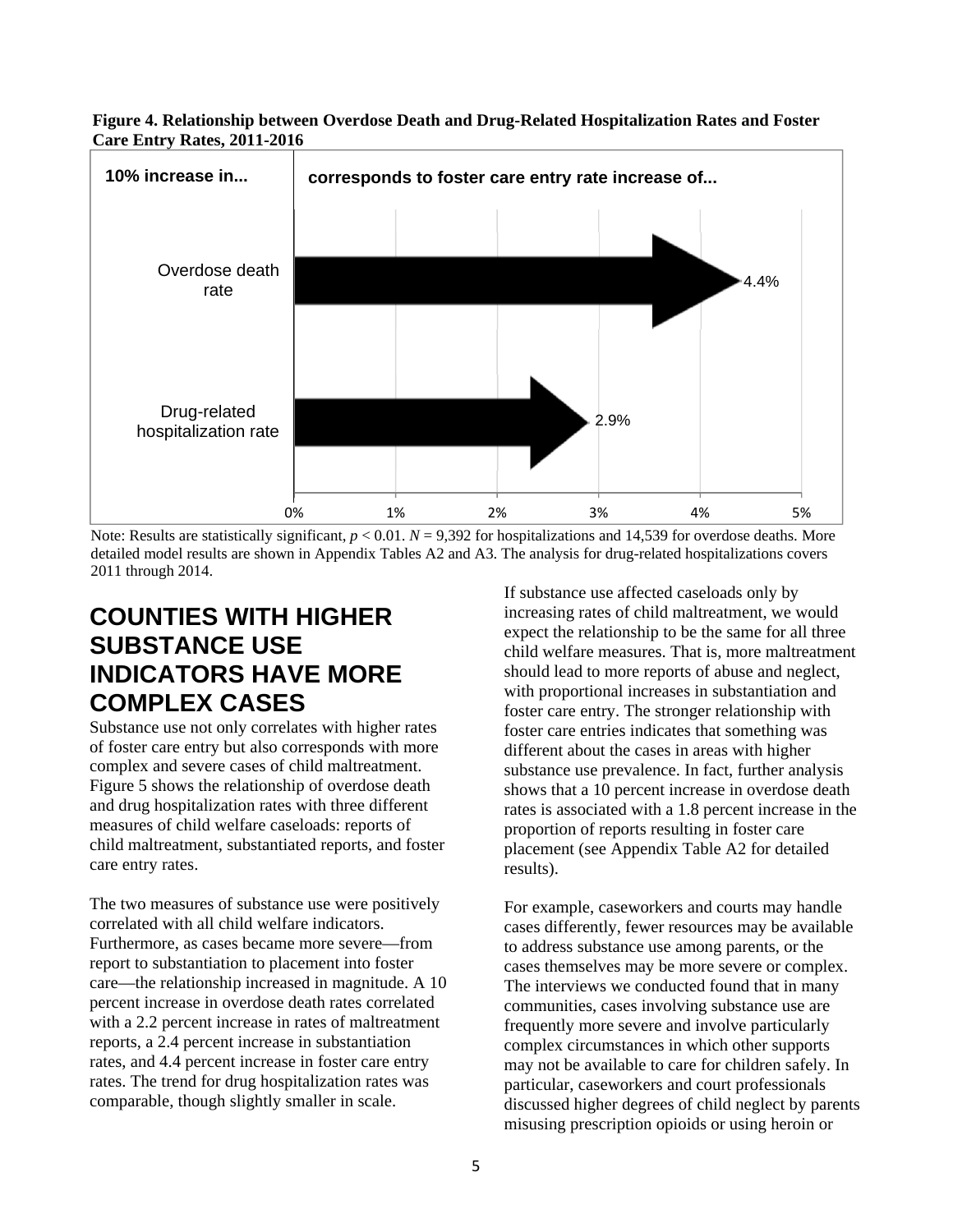

**Figure 5. Relationship between Overdose Deaths, Drug Hospitalizations, and Child Welfare Caseload Rates, 2011-2016** 

Note: All results are statistically significant, *p* < 0.01. Each estimate comes from a separate model. Sample sizes range from 14,539 to 14,560 for overdose death rates and from 9,392 to 9,397 for hospitalizations, depending on the specific model. "Substantiated reports" include substantiated investigations and alternative response. More detailed results are shown in Appendix Tables A2 and A3.

other illicit opioids. In many communities, caseworkers were finding it increasingly difficult to get parents with substance use disorders to comply with court orders or safety plans for their children. In addition, caseworkers and judges in areas hardest hit by the epidemic described the difficulty of finding family to care for children because in many cases multiple members are misusing opioids. They described this as a substantial shift from recent years, when they would commonly rely on family members. Caseworkers and court professionals also discussed weaker social supports for parents suffering from substance use disorder, increasing the likelihood that children would be removed. The limited availability of family-friendly substance use treatment also may play a role. This treatment modality incorporates family therapy as well as parenting and child development services, and it is structured to allow parents to retain custody of their children while in treatment.

## **DIFFERENT SUBSTANCE TYPES HAVE COMPARABLE RELATIONSHIPS WITH ENTRY RATES**

Use of any substance can put children at risk, and results show that different categories of substance use have comparable relationships with foster care entry rates. Figure 6 shows the relationship of foster care entry rates with hospitalizations related to different classes of substances: opioids (including heroin), stimulants (including cocaine and methamphetamine), hallucinogens, and alcohol. The differences between opioids, stimulants, and hallucinogens are small and not substantively or statistically significant. Alcohol-related hospitalizations have a slightly higher, statistically significant relationship.

These results do not account for use of multiple substances simultaneously. Data on hospitalizations reflect the specific substance hospital workers indicated as the cause of hospitalization, but patients may have been using other substances concurrently. This result may partially account for the similarity in estimates across the different types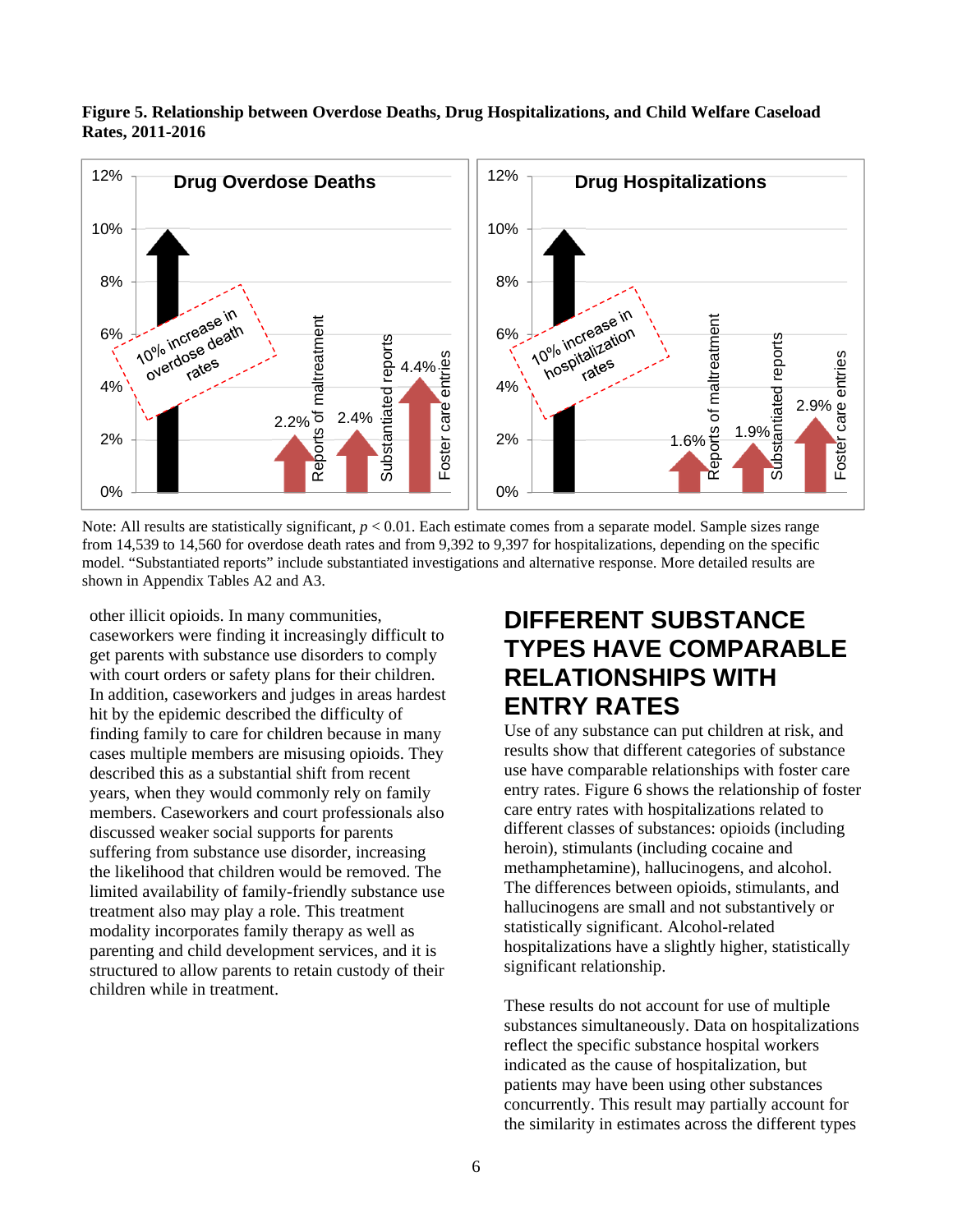of substances. An additional limitation is that models for each substance only included counties where there was at least one hospitalization related to that substance was recorded. As result, the samples are not identical.

#### **Figure 6. Relationship of Foster Care Entry Rates to Hospitalizations due to Different Substances, 2011-2016**



\* Excludes alcohol. Estimates come from separate models and are statistically significant at the  $p < 0.01$ level. *N:* Any substance=9,392, Opioids=7,557, Stimulants=6,891, Hallucinogens=1,193, Alcohol=9,248.

# **CONCLUSION**

Combining evidence from statistical analysis and qualitative research, we find a strong positive relationship between select indicators correlated with substance use and each of the three examined measures of child welfare involvement. From 2011 through 2016, counties with higher rates of drug overdose deaths and drug-related hospitalization had higher rates of child maltreatment reports, substantiated reports, and foster care entries. In addition, higher rates of substance use indicators are correlated with more complex and severe cases of child maltreatment. The increase in overdose death and drug hospitalization rates is correlated with a greater increase in rates of foster care entries, relative to increases in reports of child maltreatment and case substantiation. Interviews in 11 distinct communities across the country corroborated the finding that child welfare cases involving parental substance use can be more difficult to manage and less likely to result in reunification.

While opioids have been a specific focus of concern, we find that hospitalizations related to different substance categories (namely, opioids, stimulants, hallucinogens, and alcohol) have comparable relationships with foster care entry rates.

This study has several important limitations. First, the analysis cannot identify a causal relationship. The positive association between the substance use measures and child welfare caseload rates may be caused by other factors. For example, communities with higher substance use prevalence may have higher degrees of depression, which has been linked to child maltreatment (Conron et al., 2009). While this limitation is valid, the qualitative evidence strongly supports the close connection.

An additional limitation is that the two indicators of substance use do not perfectly measure actual substance use prevalence, particularly among parents. We do not have a good measure of countylevel substance use disorder or substance misuse prevalence, and thus we used indicators that have been correlated with substance misuse and use disorder as surrogates.

These findings corroborate what many child welfare practitioners and administrators see on the ground: parental substance use has significant implications for child well-being. Substance use, including opioid misuse, has downstream effects on children's welfare and family stability, and these in turn can place a substantial burden on communities.

# **ACKNOWLEDGEMENTS**

This research could not be possible without the *voices from the field*. Thank you to everyone who participated in the study. Your perspectives and knowledge were invaluable. Thank you also to Mathematica Policy Research for your data collection efforts.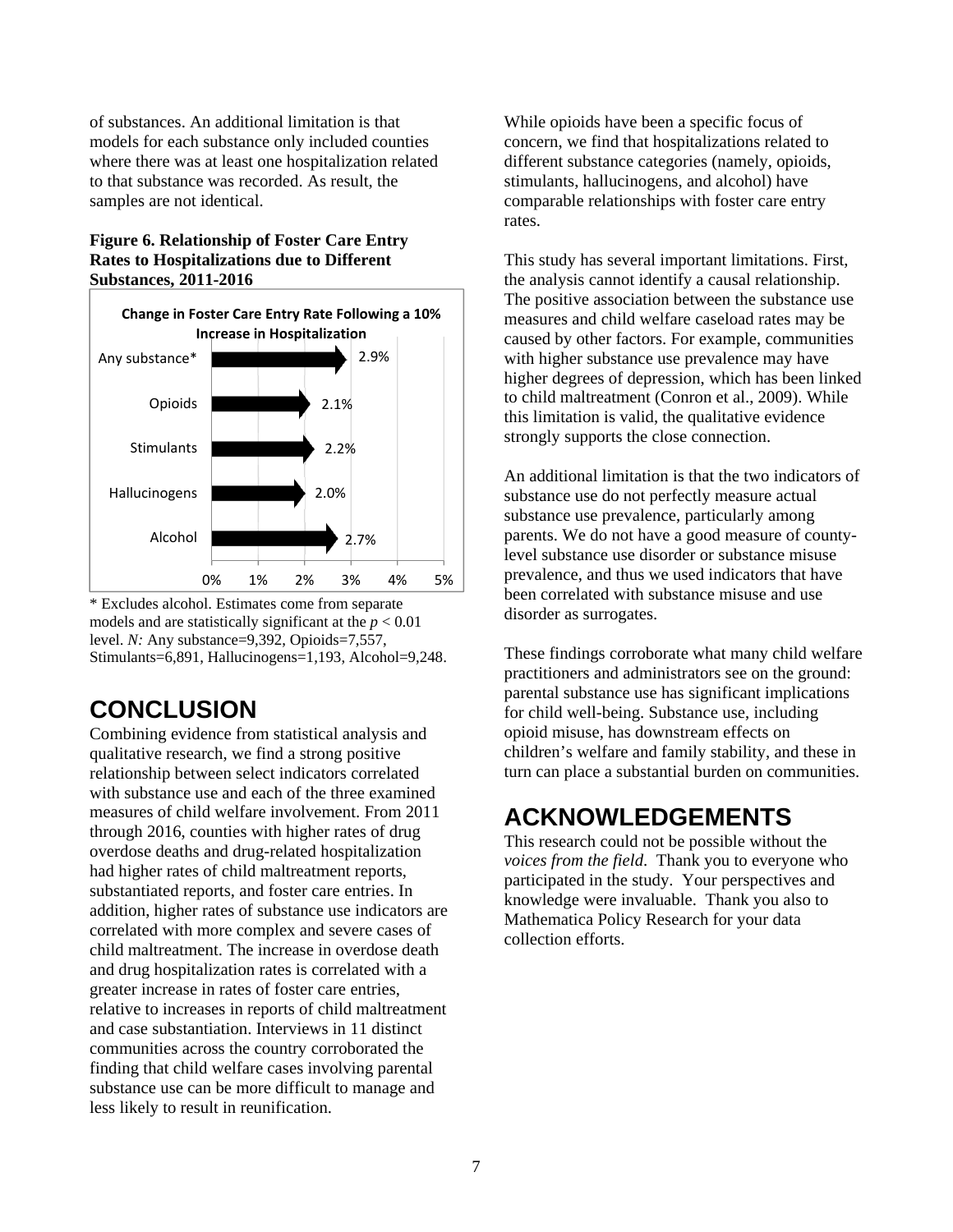#### **REFERENCES**

Benjamini, Y., & Hochberg, Y. (1995). Controlling the false discovery rate: A practical and powerful approach to multiple testing. *Journal of the Royal Statistical Society. Series B (Methodological), 57*(1), 289-300.

Conron, K. J., Beardslee, W., Koenen, K. C., Buka, S. L., & Gortmaker, S. L. (2009). A longitudinal study of maternal depression and child maltreatment in a national sample of families investigated by child protective services. *Archives of Pediatrics & Adolescent Medicine, 163*(10), 922. https://doi.org/10.1001/archpediatrics.2009.176

Mallatt, J. (2017). The Effect of Prescription Drug Monitoring Programs on Opioid Prescriptions and Heroin Crime Rates. *Purdue University Economics Department Working Paper*, (No. 1292).

Rossen, L. M., Bastian, B., Khan, D., & Chong, Y. (2017). *Drug poisoning mortality: United States, 1999– 2016*. Washington, DC: National Center for Health Statistics.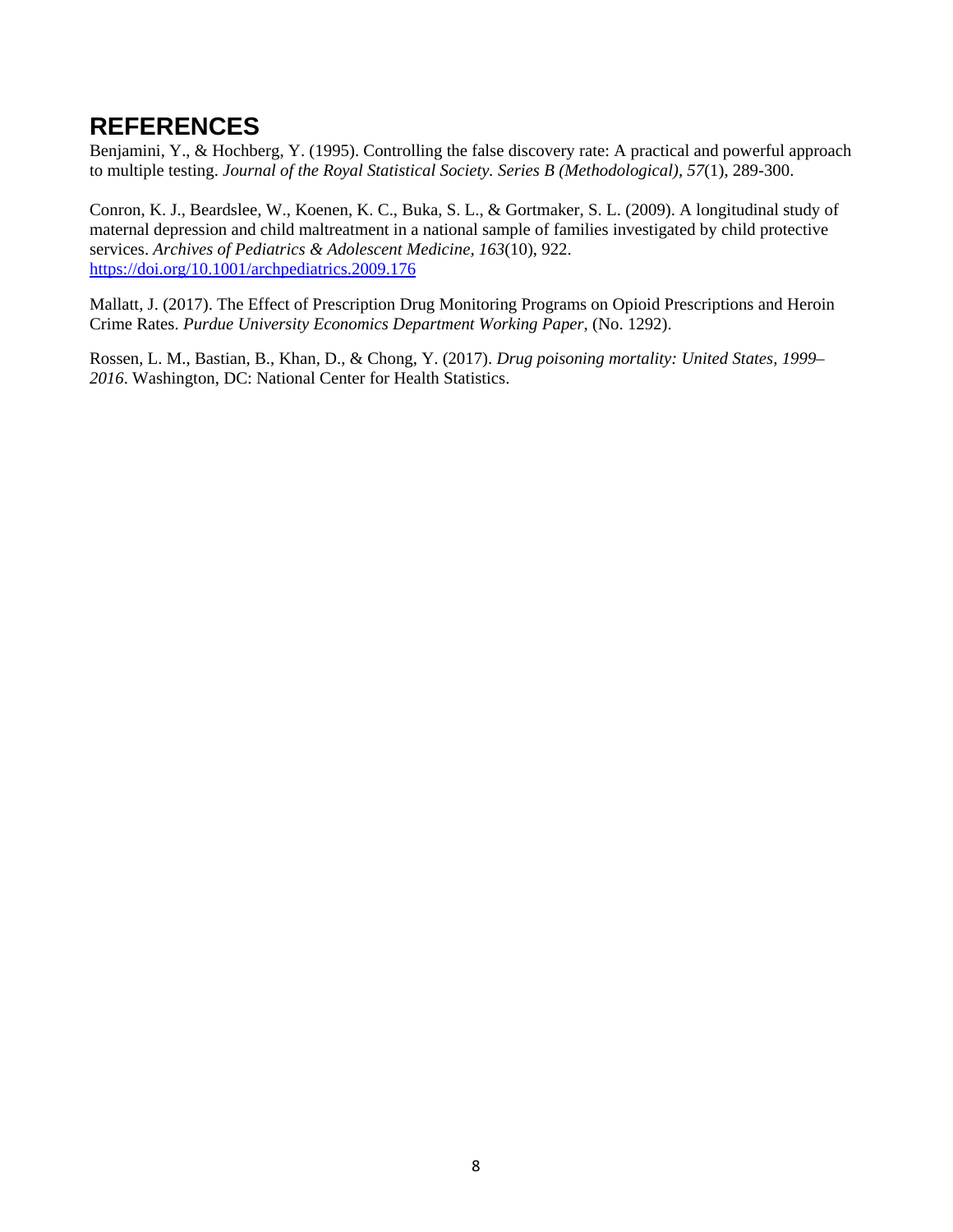# **METHODOLOGICAL APPENDIX**

# **DATA**

Our study examines the county-level prevalence of two indicators of substance use and three measures of child welfare caseloads. Case-level data linking parental substance use to child welfare cases do not exist nationally, and indicators of parental substance use within program administrative records from the child welfare system are not reliable. We use county-level data from 2011 through 2016 for models of drug overdose deaths and from 2011 through 2014 for models of drug-related hospitalizations. Counties with fewer than 10 entries into foster care during any year were excluded.

Nationwide child welfare data are derived from two administrative sources, both collected by the Administration for Children and Families. The National Child Abuse and Neglect Data System (NCANDS) is a federally sponsored effort that annually collects case-level data on child maltreatment known to child protective services agencies in all 50 states, the District of Columbia, and Puerto Rico.<sup>1</sup> It is a voluntary reporting system, and agencies report information on the characteristics of the reports of maltreatment, the children involved, and the types of maltreatment, among other data. The Adoption and Foster Care Analysis and Reporting System (AFCARS), also federally sponsored, collects case-level data from title IV-E agencies in all 50 states and the District of Columbia on all children in foster care and those who have been adopted with title IV-E agency involvement. It is a mandatory reporting system and contains information on the characteristics of children and reasons for removal from the home, among other data.<sup>2</sup>

We use three measures for child welfare caseloads that reflect three steps in the child welfare continuum. The first measure is the total number of reports of maltreatment per 100,000 children aged 0 to 18 in a county. The second measure is the total number of substantiated reports for children of any age, per 100,000 children. It includes reports not substantiated but directed for alternative response, an approach taken in many states to provide services on cases that are not deemed serious enough for a full investigation. The third measure is the number of children entering foster care (or, alternatively, the number removed from their home) per 100,000 children. A small percentage of individuals in the foster care system are over 18. Given that the distribution of these individuals is not related to other variables of interest, we do not expect it to affect the results.

Limitations affect the reporting of AFCARS and NCANDS data. First, data are not available for all counties: for example, in 2015, approximately 7 percent of all counties (233) had no AFCARS data reported, and nearly 1 percent of counties (27) had no NCANDS data reported. In addition, child protective services for counties with low populations may be managed by neighboring counties, and AFCARS and NCANDS numbers may be reported accordingly. Finally, when changes in caseload rates are studied, small numeric changes in counties with low caseloads can appear to be relatively large. To account for this limitation, we restrict all modeling to county-year observations with at least 10 cases. This restriction eliminated 891 counties, or 28 percent of all counties, from the analysis for 2015.

We use two indicators associated with substance use prevalence derived from national administrative records. Using both measures helps triangulate substance use prevalence and how it may relate to child welfare caseloads. Each is measured as the rate per 100,000 people. The first measure is age-adjusted drug overdose death rates per 100,000 persons, drawn from small-area estimates from the Centers for Disease Control and Prevention (Rossen et al., 2017).<sup>3</sup> Data are available for all counties and include deaths from any substance, excluding alcohol and tobacco. The second measure is hospital stays related to any type of substance use (excluding alcohol and tobacco). Data are derived from the State Inpatient Databases and State Emergency

<sup>&</sup>lt;sup>1</sup> Details on NCANDS can be found at  $\frac{https://www.acf.hhs.gov/cb/research-data-technology/reporting-systems/ncands.$ <sup>2</sup> Details on AECABS can be found at https://www.acf.hhs.gov/cb/research-data-technology/reporting-systems/ncands.

 $\frac{1}{2}$  Details on AFCARS can be found at  $\frac{1}{\frac{https://www.acf.hhs.gov/cb/resource/about-afcars.}}$ 

<sup>&</sup>lt;sup>3</sup> See https://www.cdc.gov/nchs/data-visualization/drug-poisoning-mortality/.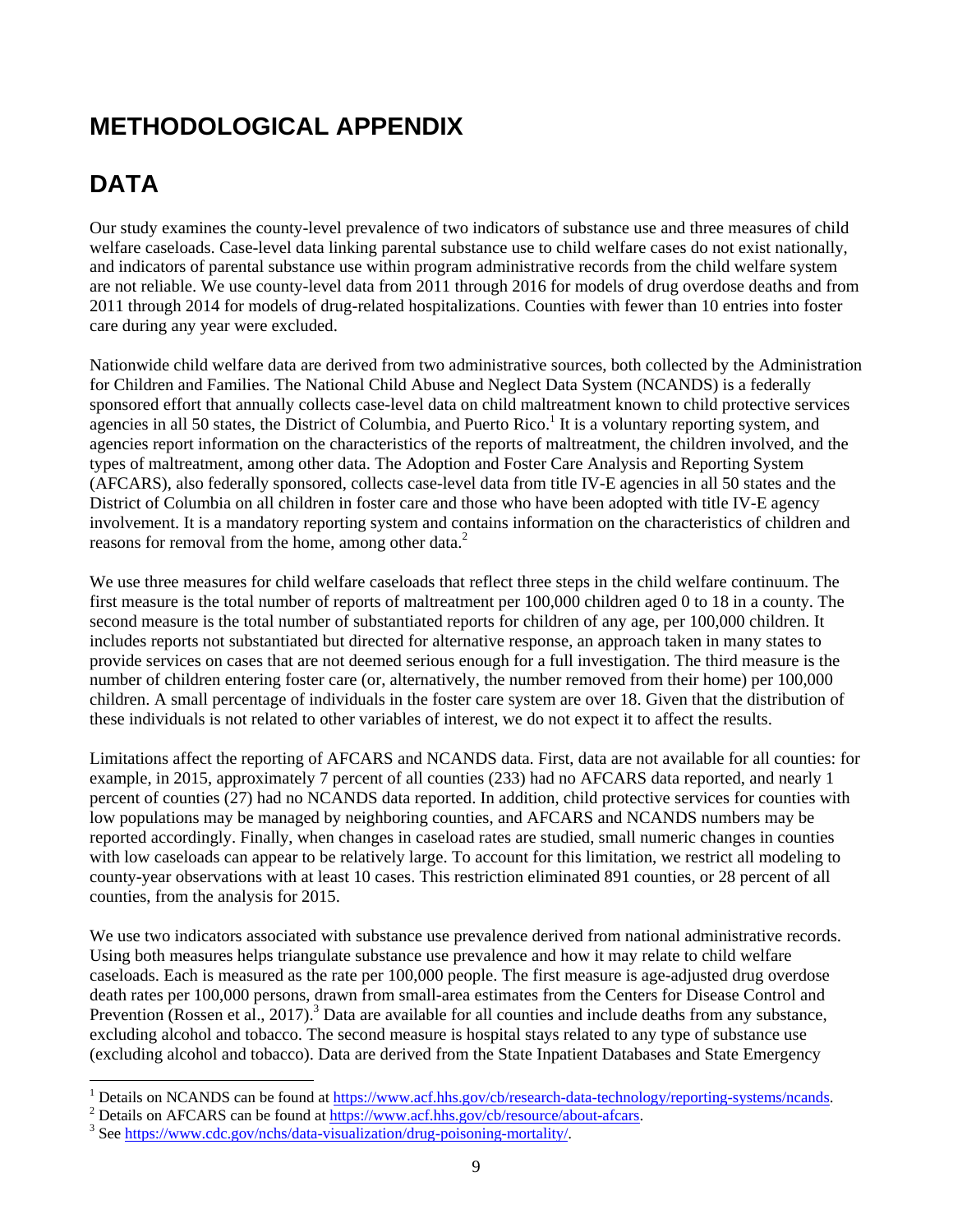Department Databases in the Healthcare Cost and Utilization Project (HCUP), sponsored by the Agency for Healthcare Research and Quality. States voluntarily report patient-level hospital stay data to HCUP, following standardized International Classification of Diseases (ICD) codes. Relevant ICD-9 codes, following established practice, were identified based on categories of substances, including opioids (including prescription and illicit opioids and heroin), stimulants (including cocaine and methamphetamine), hallucinogens, and alcohol. Patient records were aggregated to the county level based on patients' county of residence.

Our statistical models account for various demographic and economic characteristics of counties. These countylevel characteristics include population size, urbanicity (using USDA's Urban Influence Codes<sup>4</sup>), median income, percentage receiving Medicare disability, uninsured rates, and whether the county is classified as a Health Professional Shortage Area for primary care or mental health (based on definitions established by the Health Resources and Services Administration<sup>5</sup>). We also include state-level characteristics, including state expenditures on child welfare, whether the state had an active prescription drug monitoring program (including whether it was voluntary or mandatory for practitioners to consult it), and whether the state had legislation targeting prescription opioid "pill mills" (Mallatt, 2017). We also include indicators for the year and state, and all year-state interactions. Finally, we include two variables to account for county-level child welfare practice: the proportion of reports referred to alternate or differential response (as reported to NCANDS) and the proportion of all reports ending in foster care placement in 2010. Table A1 reports descriptive statistics for all variables in the models.

## **METHODS**

Separate models were run for each measure of substance use to avoid multicollinearity. The AFCARS and NCANDS measures exhibit substantial positive skew, and their means and variances differ substantially. As a result of these characteristics, negative binomial regression models were used. This statistical modeling method is appropriate for variables measuring counts that exhibit positive skew and are non-negative. Overdispersion of the dependent variables indicated that a negative binomial model was more appropriate than a Poisson model. Models include the number of children aged 0 to 18 as an offset, allowing the coefficients to be interpreted as predicted proportional change in caseloads per children in a county, for a given change in the independent variable. The number of hypotheses being tested across the various models necessitated accounting for multiple testing. To adjust for this risk, we use the false discovery rate (FDR), as defined by Benjamini and Hochberg (1995), where 0.05 set as the FDR threshold. We use cluster-robust standard errors to account for the clustered nature of our data, where years are clustered within counties. All models include state-by-year fixed effects. County fixed effects were not included, in order to preserve cross-county variability, an issue of substantial policy concern.

Models using hospital stays restricted the sample to counties that had at least one hospital stay or emergency department visit related to the specific substance being modeled. Thirty-one percent of all county-year observations with data on hospital stays had no substance-related stays. While it may be that these counties differ in substantive ways from counties that had at least one stay, there are systematic differences in how HCUP data are collected across counties. Statistical models of the number of substance-related stays in counties predicted these counties would have had higher rates of stays, which suggests there may be measurement error in these counties not found in other counties. Our models may be biased to the extent that the actual hospitalization rates in these counties are correlated with child welfare caseloads. This limitation may also affect the comparison of hospitalization rates due to different substances, reported in Figure 6, as the sample sizes differ across these models. To assess the robustness of these differences, we tested the coefficients from the models on their original sample with new models with a more restricted sample. The restricted sample only included county-year observations with at least one hospitalization for all of the substance types. None of the tests found a significant statistical difference. Tables A2 and A3 report the full statistical results for the models shown in Figures 4 and 5.

<sup>&</sup>lt;sup>4</sup> See https://www.ers.usda.gov/data-products/urban-influence-codes.aspx.<br><sup>5</sup> See https://bby.hrsp.gov/chertage\_designation/bpeas

<sup>&</sup>lt;sup>5</sup> See https://bhw.hrsa.gov/shortage-designation/hpsas.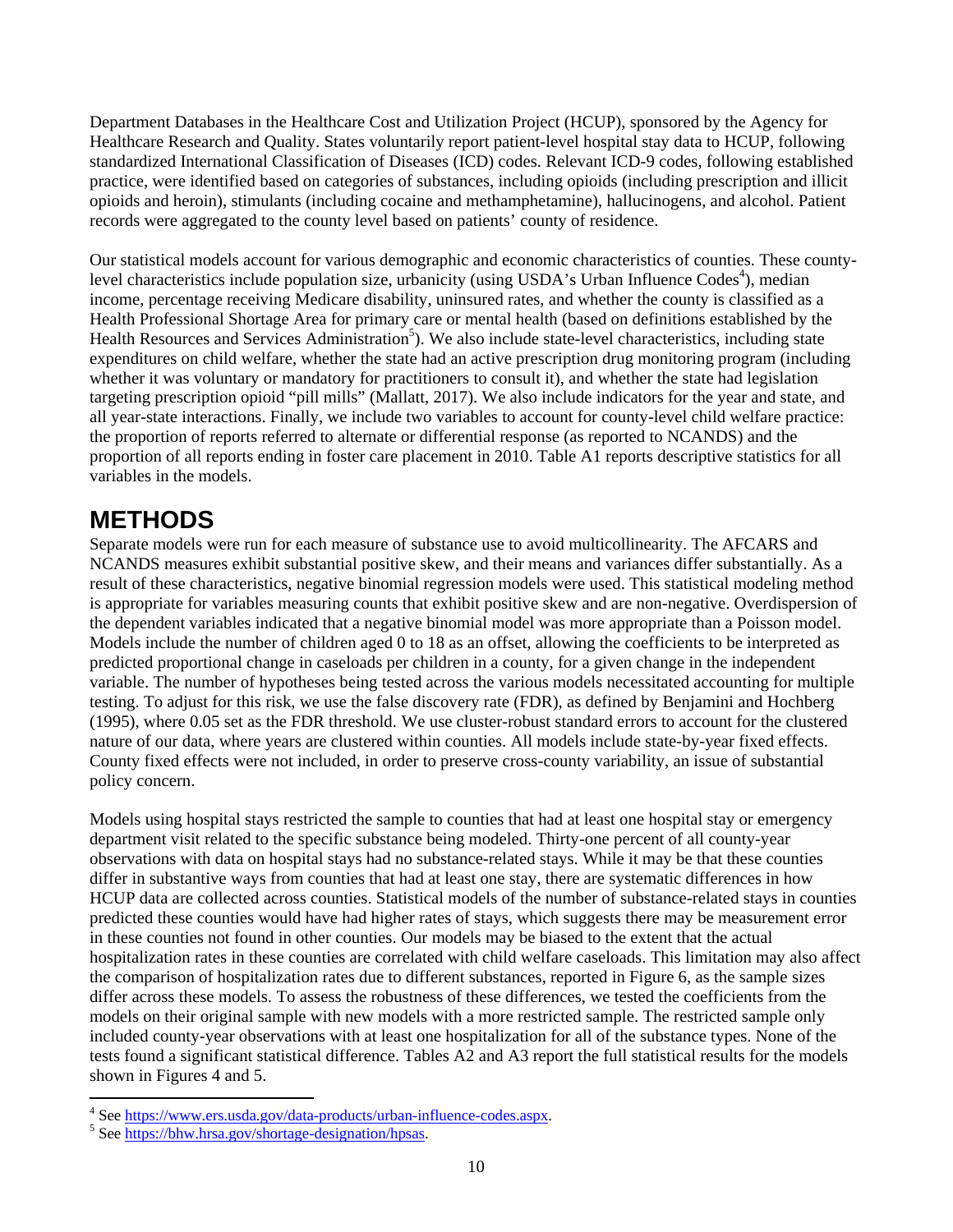#### **Table A1. Descriptive Statistics**

|                                                              |            | Standard   |
|--------------------------------------------------------------|------------|------------|
| Variable                                                     | Mean       | Deviation  |
| Reports of child maltreatment per 100,000 children           | 5,377.40   | 4,451.70   |
| Substantiated reports per 100,000 children                   | 1,102.04   | 1,069.69   |
| Foster care entries per 100,000 children                     | 490.50     | 441.19     |
| Proportion of reports in foster care                         | 0.12       | 0.29       |
| Drug overdose deaths per 100,000 residents                   | 13.95      | 7.41       |
| Drug-related hospitalizations per 100,000 residents          | 749.88     | 583.17     |
| Opioid-related hospital stays per 100,000 residents          | 171.63     | 204.12     |
| Alcohol-related hospitalizations per 100,000 residents       | 760.65     | 577.44     |
| Stimulant-related hospitalizations per 100,000 residents     | 111.38     | 148.20     |
| Hallucinogen-related hospitalizations per 100,000 residents  | 1.11       | 6.26       |
| Small metropolitan area <sup>a</sup>                         | 0.23       |            |
| Micropolitan area <sup>a</sup>                               | 0.20       |            |
| Rural area <sup>a</sup>                                      | 0.42       |            |
| Median income                                                | 32,491.37  | 8,800.83   |
| Population                                                   | 101,021.30 | 32,3768.10 |
| Medicare disability (percentage)                             | 3.37       | 1.62       |
| Uninsured (percentage)                                       | 15.25      | 5.92       |
| Percentage of cases in differential response                 | 0.28       | 0.36       |
| Prescription drug monitoring program, voluntary <sup>a</sup> | 0.88       | 0.33       |
| Prescription drug monitoring program, mandatory <sup>a</sup> | 0.14       | 0.35       |
| "Pill mill" legislation                                      | 0.25       | 0.43       |
| HPSA, primary care, whole county <sup>a</sup>                | 0.26       |            |
| HPSA, primary care, part county                              | 0.60       |            |
| HPSA, mental health, whole county <sup>a</sup>               | 0.68       |            |
| HPSA, mental health, part county <sup>a</sup>                | 0.23       |            |
| Reports removed in 2010 (percentage)                         | 47.98      | 32.04      |
| Age over 65 (percentage)                                     | 17.28      | 4.46       |
| White population (percentage)                                | 78.20      | 19.91      |
| Black population (percentage)                                | 9.36       | 14.38      |
| State child welfare expenditures (millions)                  | 195.11     | 345.66     |

<sup>a</sup> Categorical variable. All continuous variables are presented in levels but are transformed in natural logarithms in models. HPSA = Health Professional Shortage Area.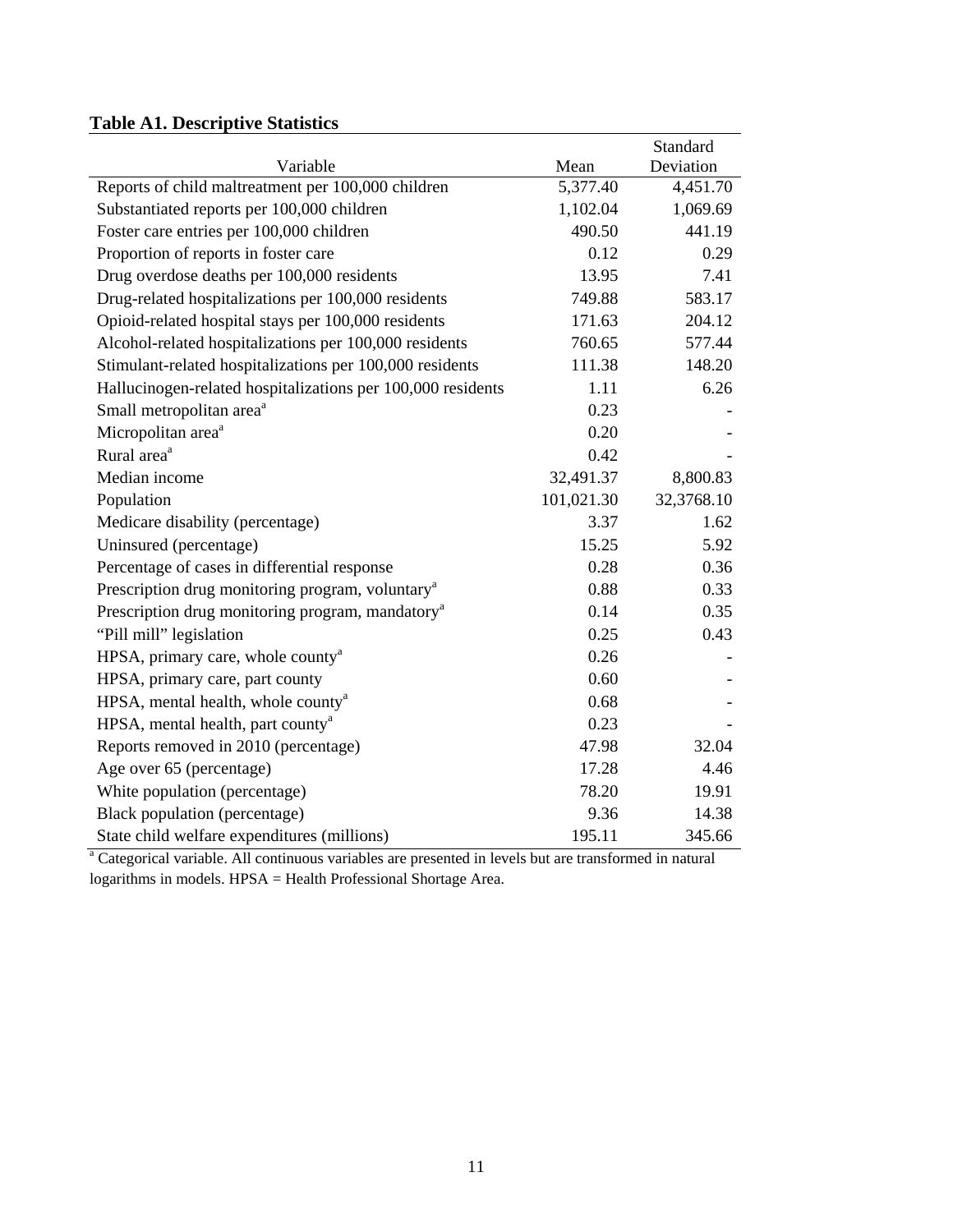|                                        | Child                           |               |                          | Proportion of      |
|----------------------------------------|---------------------------------|---------------|--------------------------|--------------------|
|                                        | Maltreatment                    | Substantiated | <b>Foster Care Entry</b> | Reports Placed in  |
| Variable                               | <b>Report Rate</b>              | Reports       | Rate                     | <b>Foster Care</b> |
| Overdose death rate                    | $1.22***$                       | $1.24***$     | $1.44***$                | $1.18***$          |
|                                        | (0.03)                          | (0.03)        | (0.06)                   | (0.04)             |
| Prescription drug                      | $1.42***$                       | 1.27          | $1.45***$                | 1.08               |
| monitoring program,<br>mandatory       |                                 |               |                          |                    |
|                                        | (0.14)                          | (0.17)        | (0.20)                   | (0.13)             |
| Prescription drug                      | $1.22^*$                        | $1.25^*$      | $1.52***$                | $1.32^*$           |
| monitoring program,<br>voluntary       |                                 |               |                          |                    |
|                                        | (0.11)                          | (0.12)        | (0.17)                   | (0.14)             |
| "Pill mill" legislation                | $1.53***$                       | 1.05          | $1.33^*$                 | 0.88               |
|                                        | (0.13)                          | (0.15)        | (0.19)                   | (0.11)             |
| Small metropolitan area                | $1.13***$                       | $1.12***$     | $1.14***$                | 1.03               |
|                                        | $(0.03)$<br>1.10 <sup>***</sup> | (0.03)        | (0.04)                   | (0.03)             |
| Micropolitan area                      |                                 | $1.14***$     | $1.13***$                | 0.99               |
|                                        | (0.03)                          | (0.04)        | (0.04)                   | (0.03)             |
| Rural area                             | $1.06*$                         | $1.09*$       | $1.11*$                  | 1.03               |
|                                        | (0.03)                          | (0.04)        | (0.05)                   | (0.03)             |
| HPSA, mental health,<br>partial county | 1.04                            | 1.02          | 1.03                     | 0.97               |
|                                        | (0.02)                          | (0.03)        | (0.04)                   | (0.03)             |
| HPSA, mental health,<br>total county   | 1.05                            | 1.02          | 1.01                     | 0.94               |
|                                        | (0.03)                          | (0.03)        | (0.04)                   | (0.03)             |
| HPSA, mental health,<br>partial county | 1.01                            | 1.01          | 1.04                     | 1.01               |
|                                        | (0.02)                          | (0.03)        | (0.04)                   | (0.03)             |
| HPSA, mental health,<br>total county   | 1.04                            | 1.04          | 1.05                     | 1.01               |
|                                        | (0.02)                          | (0.03)        | (0.03)                   | (0.03)             |
| Reports removed in<br>2010             | $1.00***$                       | $1.00***$     | $1.01***$                | $1.01***$          |
|                                        | (0.00)                          | (0.00)        | (0.00)                   | (0.00)             |
| Percentage in                          | $1.14*$                         | $0.31***$     | $0.68***$                | $0.56***$          |
| differential response                  |                                 |               |                          |                    |
|                                        | (0.06)                          | (0.02)        | (0.05)                   | (0.04)             |
| State child welfare<br>expenditures    | $0.76***$                       | 0.96          | $0.78***$                | 1.01               |
|                                        | (0.05)                          | (0.07)        | (0.06)                   | (0.07)             |
| Medicare disability                    | $1.08***$                       | $1.10***$     | $1.09***$                | 1.01               |
|                                        | (0.01)                          | (0.02)        | (0.01)                   | (0.01)             |

# **Table A2. Full Model Results for Drug Overdose Deaths and Child Welfare Caseload Rates**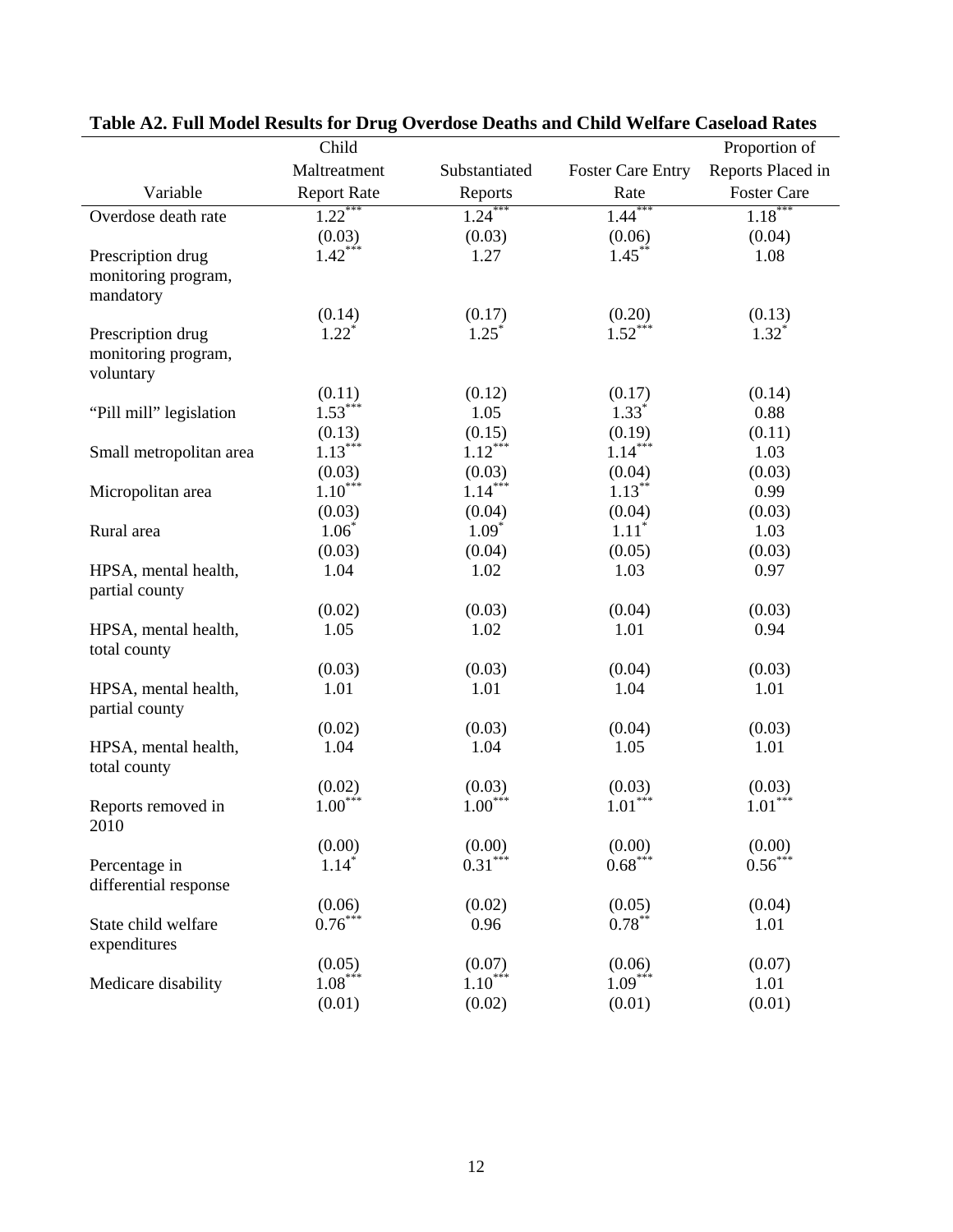|                         | Child              |               |                          | Proportion of      |
|-------------------------|--------------------|---------------|--------------------------|--------------------|
|                         | Maltreatment       | Substantiated | <b>Foster Care Entry</b> | Reports Placed in  |
| Variable                | <b>Report Rate</b> | Reports       | Rate                     | <b>Foster Care</b> |
| Population              | $0.96***$          | $0.93***$     | $0.92***$                | $0.95***$          |
|                         | (0.01)             | (0.01)        | (0.01)                   | (0.01)             |
| Median income           | $0.74***$          | $0.76^*$      | $0.72^*$                 | 0.98               |
|                         | (0.08)             | (0.10)        | (0.10)                   | (0.05)             |
| Age over 65             | 1.00               | 1.01          | 1.00                     | 1.00               |
|                         | (0.01)             | (0.01)        | (0.01)                   | (0.01)             |
| White population        | $1.01^*$           | 1.00          | 1.01                     | 1.00               |
|                         | (0.00)             | (0.00)        | (0.00)                   | (0.00)             |
| <b>Black population</b> | 1.00               | 1.00          | 1.00                     | $1.00*$            |
|                         | (0.00)             | (0.00)        | (0.00)                   | (0.00)             |
| Uninsured               | 1.00               | $1.00*$       | 1.00                     | $1.00**$           |
|                         | (0.00)             | (0.00)        | (0.00)                   | (0.00)             |
| Constant                | 1.00               | 1.01          | 1.01                     | $1.01***$          |
|                         | (0.00)             | (0.01)        | (0.01)                   | (0.00)             |
| $Log$ (alpha)           | $0.11***$          | $0.18***$     | $0.24***$                | $0.22***$          |
|                         | (0.01)             | (0.01)        | (0.01)                   | (0.01)             |
| Observations            | 14,560             | 14,560        | 14,539                   | 14,539             |

Note: Coefficients are incident rate ratios, per 100,000 children aged 0 to 18, with the exception of the "proportion of reports placed in foster care" model ratios, which are per 100,000 reports of maltreatment. Cluster-robust standard errors are in parentheses. State-year fixed effects are not shown. HPSA = Health Professional Shortage Area.

 $* p < 0.05, ** p < 0.01, *** p < 0.001,$  unadjusted for multiple comparisons. *P* values in the text make such adjustment.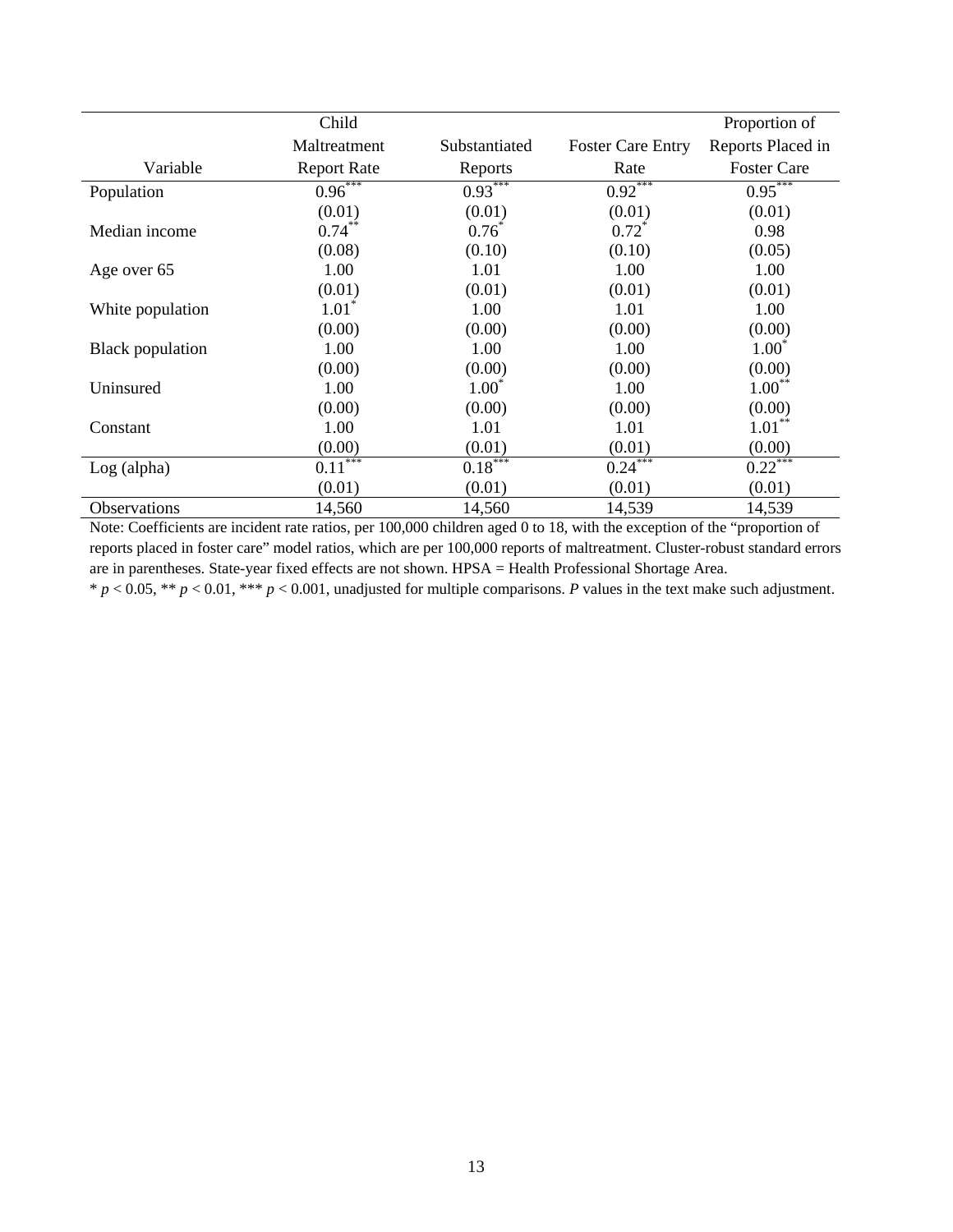|                                        |                           |               |                          | Proportion of      |
|----------------------------------------|---------------------------|---------------|--------------------------|--------------------|
|                                        | <b>Child Maltreatment</b> | Substantiated | <b>Foster Care Entry</b> | Reports Placed in  |
| Variable                               | <b>Report Rate</b>        | Reports       | Rate                     | <b>Foster Care</b> |
| Drug-related                           | $1.16***$                 | $1.19***$     | $1.29***$                | $1.09***$          |
| hospitalization rate                   |                           |               |                          |                    |
|                                        | (0.02)                    | (0.03)        | (0.04)                   | (0.02)             |
| Prescription drug                      | $1.17*$                   | $1.50***$     | $1.39***$                | 1.16               |
| monitoring program,<br>mandatory       |                           |               |                          |                    |
|                                        | (0.08)                    | (0.17)        | (0.11)                   | (0.11)             |
| Prescription drug                      | 1.09                      | $1.35***$     | $1.40***$                | $1.31***$          |
| monitoring program,<br>voluntary       |                           |               |                          |                    |
|                                        | (0.08)                    | (0.13)        | (0.12)                   | (0.13)             |
| "Pill mill" legislation                | $1.76***$                 | 1.51          | $2.17***$                | 1.15               |
|                                        | (0.26)                    | (0.31)        | (0.44)                   | (0.22)             |
| Small metropolitan area                | $1.09***$                 | $1.07*$       | 1.06                     | 1.00               |
|                                        | (0.03)                    | (0.04)        | (0.04)                   | (0.03)             |
| Micropolitan area                      | 1.05                      | 1.08          | 1.03                     | 0.96               |
|                                        | (0.04)                    | (0.04)        | (0.04)                   | (0.03)             |
| Rural area                             | 1.03                      | 1.05          | 1.04                     | 1.02               |
|                                        | (0.03)                    | (0.04)        | (0.05)                   | (0.04)             |
| HPSA, mental health,<br>partial county | 1.05                      | 1.04          | 1.04                     | 0.96               |
|                                        | (0.03)                    | (0.04)        | (0.04)                   | (0.04)             |
| HPSA, mental health,<br>total county   | $1.06*$                   | 1.04          | 1.04                     | 0.96               |
|                                        | (0.03)                    | (0.04)        | (0.04)                   | (0.04)             |
| HPSA, mental health,                   | 1.01                      | 1.00          | 1.02                     | 0.99               |
| partial county                         |                           |               |                          |                    |
|                                        | (0.03)                    | (0.03)        | (0.04)                   | (0.04)             |
| HPSA, mental health,<br>total county   | 1.04                      | 1.03          | 1.03                     | 0.99               |
|                                        | (0.02)                    | (0.03)        | (0.03)                   | (0.03)             |
| Reports removed in 2010                | $1.00***$                 | $1.00***$     | $1.01***$                | $1.01***$          |
|                                        | (0.00)                    | (0.00)        | (0.00)                   | (0.00)             |
| Percentage in differential<br>response | $1.17***$                 | $0.30***$     | $0.66***$                | $0.53***$          |
|                                        | (0.07)                    | (0.02)        | (0.05)                   | (0.04)             |
| State child welfare<br>expenditures    | $0.63*$                   | 0.64          | $0.49***$                | 0.82               |
|                                        | (0.11)                    | (0.16)        | (0.11)                   | (0.19)             |
| Medicare disability                    | $1.08***$                 | $1.09***$     | $1.08***$                | 1.02               |
|                                        | (0.02)                    | (0.02)        | (0.02)                   | (0.01)             |
| Population                             | $0.96***$                 | $0.94***$     | $0.93***$                | $0.96***$          |
|                                        | (0.01)                    | (0.01)        | (0.01)                   | (0.01)             |
| Median income                          | $0.66$ **                 | $0.67*$       | $0.64*$                  | 1.01               |
|                                        | (0.09)                    | (0.12)        | (0.11)                   | (0.05)             |
| Age over 65                            | 1.00                      | 1.00          | 1.00                     | 1.00               |
|                                        | (0.01)                    | (0.01)        | (0.01)                   | (0.01)             |

#### **Table A3. Full Model Results for Drug Hospitalizations and Child Welfare Caseload Rates**